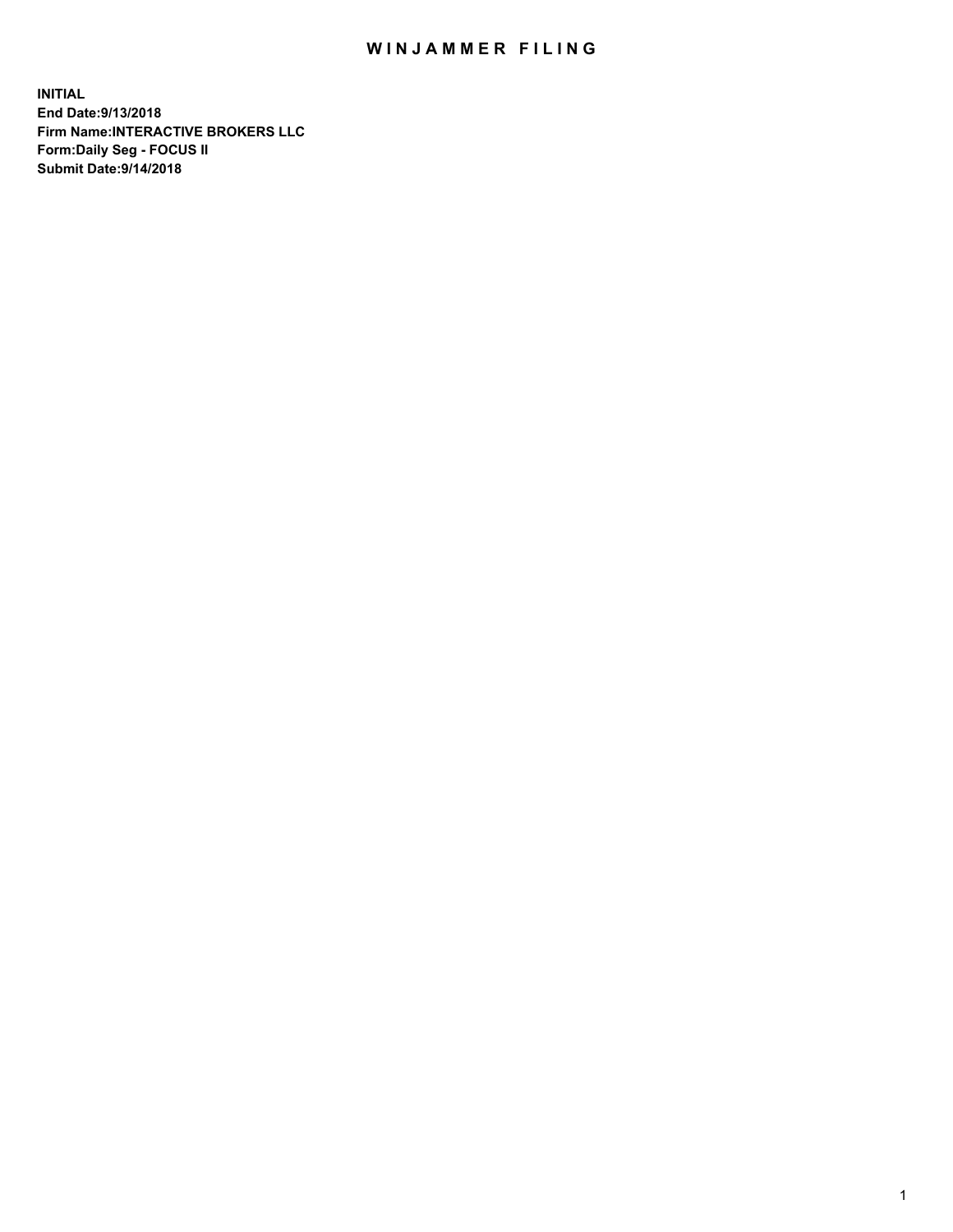**INITIAL End Date:9/13/2018 Firm Name:INTERACTIVE BROKERS LLC Form:Daily Seg - FOCUS II Submit Date:9/14/2018 Daily Segregation - Cover Page**

| Name of Company                                                                                                                                                                                                                                                                                                                | <b>INTERACTIVE BROKERS LLC</b>                                                                  |
|--------------------------------------------------------------------------------------------------------------------------------------------------------------------------------------------------------------------------------------------------------------------------------------------------------------------------------|-------------------------------------------------------------------------------------------------|
| <b>Contact Name</b>                                                                                                                                                                                                                                                                                                            | James Menicucci                                                                                 |
| <b>Contact Phone Number</b>                                                                                                                                                                                                                                                                                                    | 203-618-8085                                                                                    |
| <b>Contact Email Address</b>                                                                                                                                                                                                                                                                                                   | jmenicucci@interactivebrokers.c<br>om                                                           |
| FCM's Customer Segregated Funds Residual Interest Target (choose one):<br>a. Minimum dollar amount: ; or<br>b. Minimum percentage of customer segregated funds required:% ; or<br>c. Dollar amount range between: and; or<br>d. Percentage range of customer segregated funds required between:% and%.                         | $\overline{\mathbf{0}}$<br>$\overline{\mathbf{0}}$<br>155,000,000 245,000,000<br>0 <sub>0</sub> |
| FCM's Customer Secured Amount Funds Residual Interest Target (choose one):<br>a. Minimum dollar amount: ; or<br>b. Minimum percentage of customer secured funds required:% ; or<br>c. Dollar amount range between: and; or<br>d. Percentage range of customer secured funds required between:% and%.                           | $\overline{\mathbf{0}}$<br>0<br>80,000,000 120,000,000<br>0 <sub>0</sub>                        |
| FCM's Cleared Swaps Customer Collateral Residual Interest Target (choose one):<br>a. Minimum dollar amount: ; or<br>b. Minimum percentage of cleared swaps customer collateral required:% ; or<br>c. Dollar amount range between: and; or<br>d. Percentage range of cleared swaps customer collateral required between:% and%. | $\overline{\mathbf{0}}$<br><u>0</u><br>$\underline{0}$ $\underline{0}$<br>00                    |

Attach supporting documents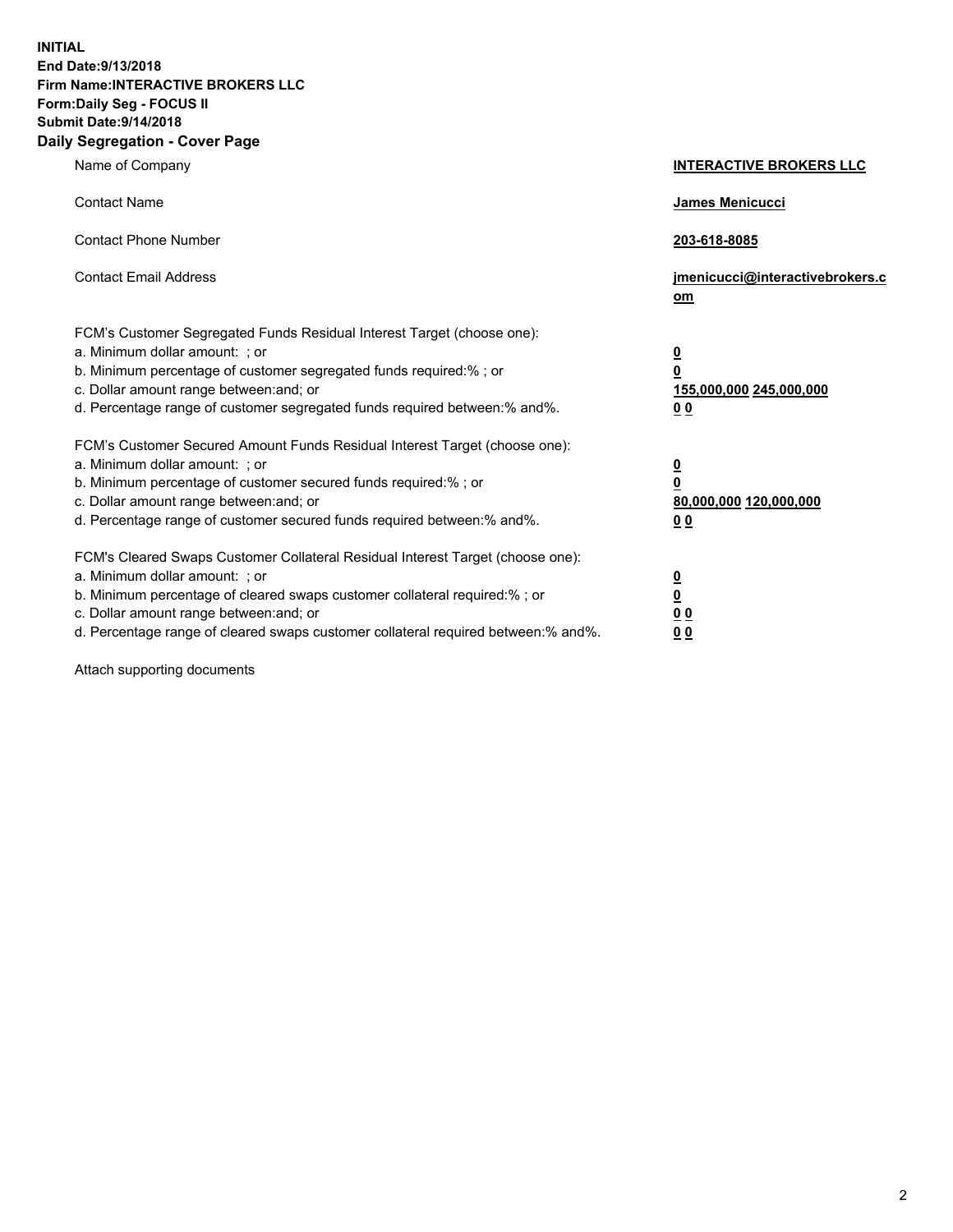## **INITIAL End Date:9/13/2018 Firm Name:INTERACTIVE BROKERS LLC Form:Daily Seg - FOCUS II Submit Date:9/14/2018 Daily Segregation - Secured Amounts**

|     | Daily Segregation - Secured Alliounts                                                                      |                                   |
|-----|------------------------------------------------------------------------------------------------------------|-----------------------------------|
|     | Foreign Futures and Foreign Options Secured Amounts                                                        |                                   |
|     | Amount required to be set aside pursuant to law, rule or regulation of a foreign                           | $0$ [7305]                        |
|     | government or a rule of a self-regulatory organization authorized thereunder                               |                                   |
| 1.  | Net ledger balance - Foreign Futures and Foreign Option Trading - All Customers                            |                                   |
|     | A. Cash                                                                                                    | 460, 142, 127 [7315]              |
|     | B. Securities (at market)                                                                                  | $0$ [7317]                        |
| 2.  | Net unrealized profit (loss) in open futures contracts traded on a foreign board of trade                  | $-6,849,368$ [7325]               |
| 3.  | Exchange traded options                                                                                    |                                   |
|     | a. Market value of open option contracts purchased on a foreign board of trade                             | 324,302 [7335]                    |
|     | b. Market value of open contracts granted (sold) on a foreign board of trade                               | -65,539 [7337]                    |
| 4.  | Net equity (deficit) (add lines 1. 2. and 3.)                                                              | 453,551,522 [7345]                |
| 5.  | Account liquidating to a deficit and account with a debit balances - gross amount                          | 7,216 [7351]                      |
|     | Less: amount offset by customer owned securities                                                           | 0 [7352] 7,216 [7354]             |
| 6.  | Amount required to be set aside as the secured amount - Net Liquidating Equity                             | 453,558,738 [7355]                |
| 7.  | Method (add lines 4 and 5)                                                                                 |                                   |
|     | Greater of amount required to be set aside pursuant to foreign jurisdiction (above) or line<br>6.          | 453,558,738 [7360]                |
|     | FUNDS DEPOSITED IN SEPARATE REGULATION 30.7 ACCOUNTS                                                       |                                   |
| 1.  | Cash in banks                                                                                              |                                   |
|     | A. Banks located in the United States                                                                      | 55,378,658 [7500]                 |
|     | B. Other banks qualified under Regulation 30.7                                                             | 0 [7520] 55,378,658 [7530]        |
| 2.  | Securities                                                                                                 |                                   |
|     | A. In safekeeping with banks located in the United States                                                  | 397,541,420 [7540]                |
|     | B. In safekeeping with other banks qualified under Regulation 30.7                                         | 0 [7560] 397,541,420 [7570]       |
| 3.  | Equities with registered futures commission merchants                                                      |                                   |
|     | A. Cash                                                                                                    | $0$ [7580]                        |
|     | <b>B.</b> Securities                                                                                       | $0$ [7590]                        |
|     | C. Unrealized gain (loss) on open futures contracts                                                        | $0$ [7600]                        |
|     | D. Value of long option contracts                                                                          | $0$ [7610]                        |
|     | E. Value of short option contracts                                                                         | 0 [7615] 0 [7620]                 |
| 4.  | Amounts held by clearing organizations of foreign boards of trade                                          |                                   |
|     | A. Cash                                                                                                    | $0$ [7640]                        |
|     | <b>B.</b> Securities                                                                                       | $0$ [7650]                        |
|     | C. Amount due to (from) clearing organization - daily variation                                            | $0$ [7660]                        |
|     | D. Value of long option contracts                                                                          | $0$ [7670]                        |
|     | E. Value of short option contracts                                                                         | 0 [7675] 0 [7680]                 |
| 5.  | Amounts held by members of foreign boards of trade                                                         |                                   |
|     | A. Cash                                                                                                    | 122,564,341 [7700]                |
|     | <b>B.</b> Securities                                                                                       | $0$ [7710]                        |
|     | C. Unrealized gain (loss) on open futures contracts                                                        | $-129,300$ [7720]                 |
|     | D. Value of long option contracts                                                                          | 324,302 [7730]                    |
|     | E. Value of short option contracts                                                                         | -65,539 [7735] 122,693,804 [7740] |
| 6.  | Amounts with other depositories designated by a foreign board of trade                                     | $0$ [7760]                        |
| 7.  | Segregated funds on hand                                                                                   | $0$ [7765]                        |
| 8.  | Total funds in separate section 30.7 accounts                                                              | 575,613,882 [7770]                |
| 9.  | Excess (deficiency) Set Aside for Secured Amount (subtract line 7 Secured Statement<br>Page 1 from Line 8) | 122,055,144 [7380]                |
| 10. | Management Target Amount for Excess funds in separate section 30.7 accounts                                | 80,000,000 [7780]                 |
| 11. | Excess (deficiency) funds in separate 30.7 accounts over (under) Management Target                         | 42,055,144 [7785]                 |
|     |                                                                                                            |                                   |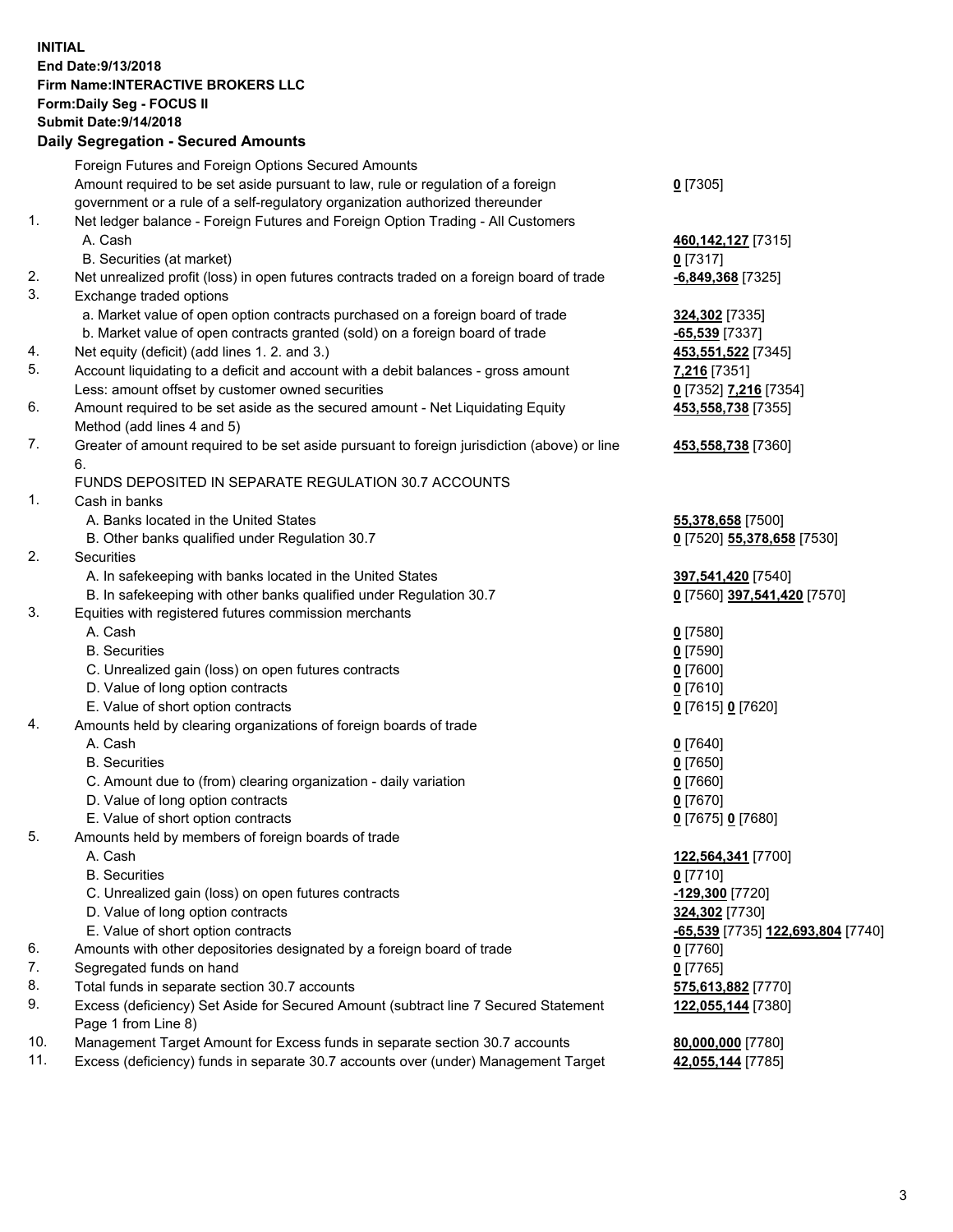**INITIAL End Date:9/13/2018 Firm Name:INTERACTIVE BROKERS LLC Form:Daily Seg - FOCUS II Submit Date:9/14/2018 Daily Segregation - Segregation Statement** SEGREGATION REQUIREMENTS(Section 4d(2) of the CEAct) 1. Net ledger balance A. Cash **3,965,082,739** [7010] B. Securities (at market) **0** [7020] 2. Net unrealized profit (loss) in open futures contracts traded on a contract market **-32,399,868** [7030] 3. Exchange traded options A. Add market value of open option contracts purchased on a contract market **150,887,865** [7032] B. Deduct market value of open option contracts granted (sold) on a contract market **-185,674,116** [7033] 4. Net equity (deficit) (add lines 1, 2 and 3) **3,897,896,620** [7040] 5. Accounts liquidating to a deficit and accounts with debit balances - gross amount **165,991** [7045] Less: amount offset by customer securities **0** [7047] **165,991** [7050] 6. Amount required to be segregated (add lines 4 and 5) **3,898,062,611** [7060] FUNDS IN SEGREGATED ACCOUNTS 7. Deposited in segregated funds bank accounts A. Cash **570,817,021** [7070] B. Securities representing investments of customers' funds (at market) **2,307,832,850** [7080] C. Securities held for particular customers or option customers in lieu of cash (at market) **0** [7090] 8. Margins on deposit with derivatives clearing organizations of contract markets A. Cash **27,722,341** [7100] B. Securities representing investments of customers' funds (at market) **1,237,788,094** [7110] C. Securities held for particular customers or option customers in lieu of cash (at market) **0** [7120] 9. Net settlement from (to) derivatives clearing organizations of contract markets **918,413** [7130] 10. Exchange traded options A. Value of open long option contracts **152,228,302** [7132] B. Value of open short option contracts **-187,014,998** [7133] 11. Net equities with other FCMs A. Net liquidating equity **0** [7140] B. Securities representing investments of customers' funds (at market) **0** [7160] C. Securities held for particular customers or option customers in lieu of cash (at market) **0** [7170] 12. Segregated funds on hand **0** [7150] 13. Total amount in segregation (add lines 7 through 12) **4,110,292,023** [7180] 14. Excess (deficiency) funds in segregation (subtract line 6 from line 13) **212,229,412** [7190] 15. Management Target Amount for Excess funds in segregation **155,000,000** [7194] **57,229,412** [7198]

16. Excess (deficiency) funds in segregation over (under) Management Target Amount Excess